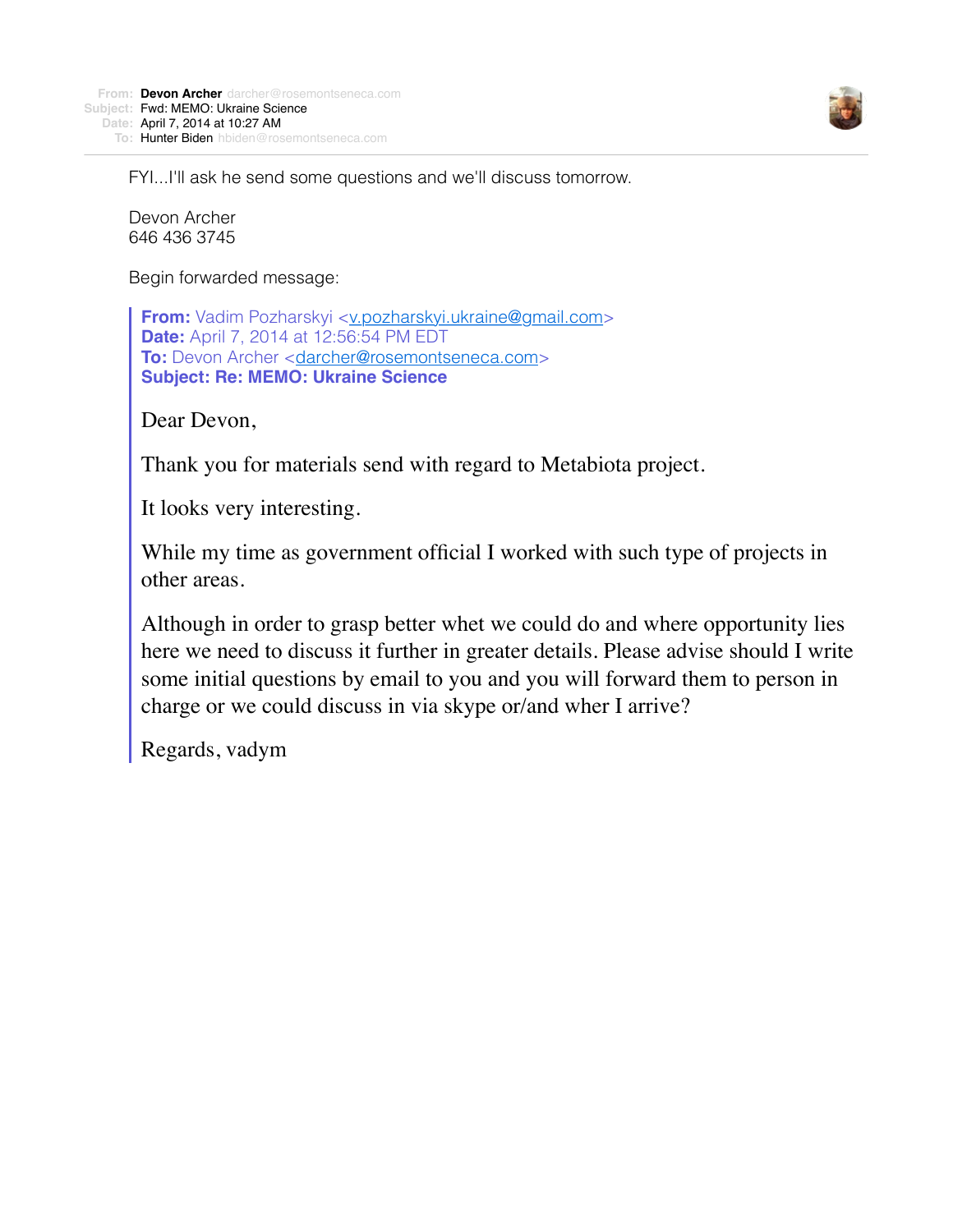I will be out of the office with intermittent access to email today. I will return your email as soon as possible and/or when I am back in the office. If you need urgent assistance, please contact me on 415-866-9818.

Thanks, Kathy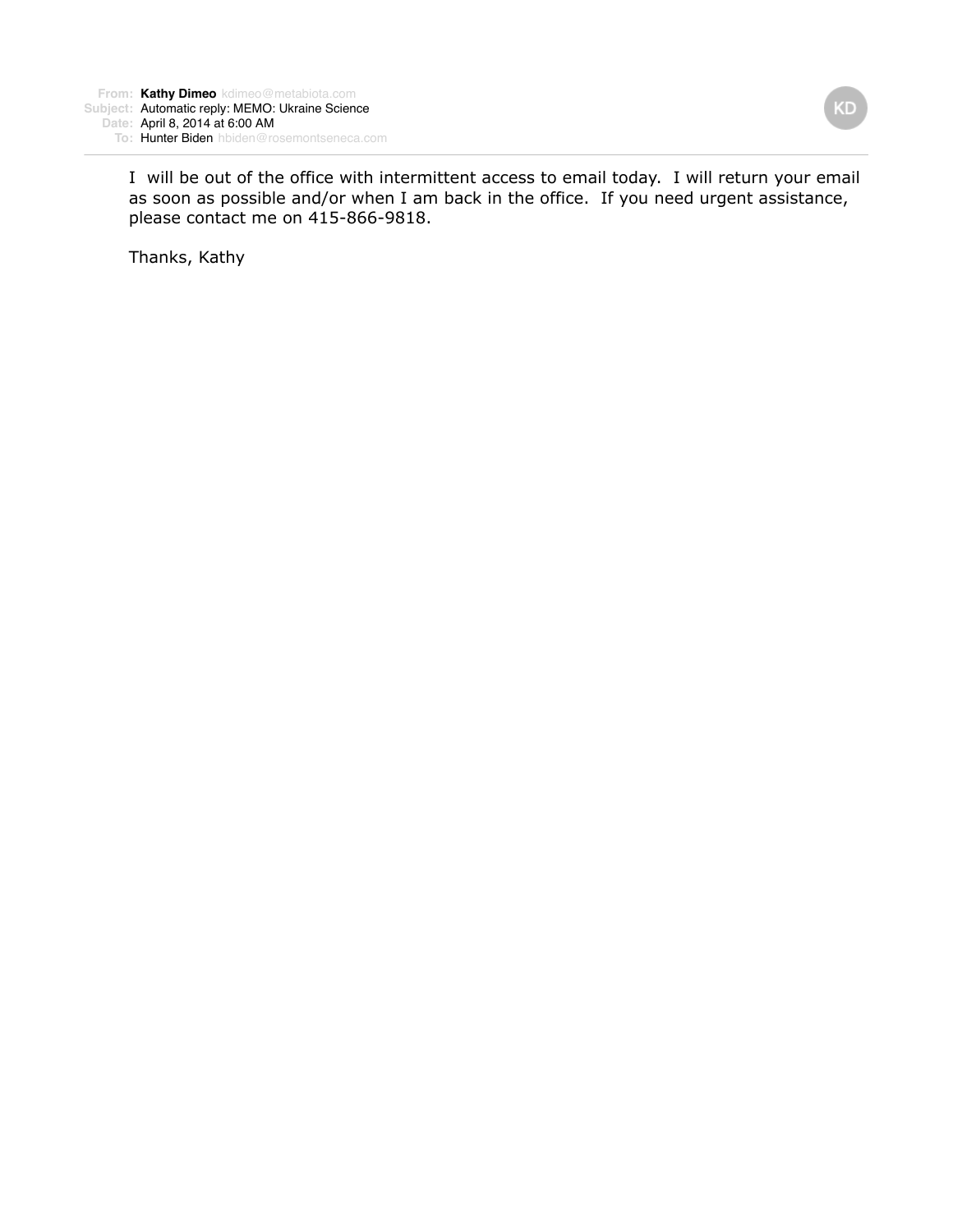

Anything to do to follow up on this with the Metabiota folks?

Eric D. Schwerin Rosemont Seneca Partners, LLC 1010 Wisconsin Ave., NW Suite 705 Washington, DC 20007 (202) 333-1880 [eschwerin@rosemontseneca.com](x-msg://59/eschwerin@obblaw.com) ! **Consider the environment before printing this email.**

Begin forwarded message:

**From:** Mary Guttieri [<mguttieri@metabiota.com](mailto:mguttieri@metabiota.com)> **Subject: MEMO: Ukraine Science Date:** April 4, 2014 at 12:14:59 AM EDT To: ["hbiden@rosemontseneca.com"](mailto:hbiden@rosemontseneca.com) [<hbiden@rosemontseneca.com](mailto:hbiden@rosemontseneca.com)> Cc: "[eschwerin@rosemontseneca.com"](mailto:eschwerin@rosemontseneca.com) [<eschwerin@rosemontseneca.com](mailto:eschwerin@rosemontseneca.com)>, "[kdodge@rosemontseneca.com"](mailto:kdodge@rosemontseneca.com) <[kdodge@rosemontseneca.com>](mailto:kdodge@rosemontseneca.com), Kathy Dimeo [<kdimeo@metabiota.com](mailto:kdimeo@metabiota.com)>, Robert Mann [<rmann@metabiota.com](mailto:rmann@metabiota.com)>

Hi Hunter,

I hope you enjoyed a smooth flight across the pond and that this finds you and your wife enjoying a wonderful Friday in beautiful Lake Como!

Thanks so much for taking time out of your intense schedule to meet with Kathy and I on Tuesday. We very much enjoyed our discussion. As promised, i've prepared the attached memo, which provides an overview of Metabiota, our engagement in Ukraine, and how we can potentially leverage our team, networks, and concepts to assert Ukraine's cultural and economic independence from Russia and continued integration into Western society. The pdf comprises English and Ukrainian versions of the document.

Please let me know if you have any questions or require clarification. We look forward to hearing the outcome of your discussions on this topic.

Wishing you successful meetings and a great visit!

Best regards, Mary

*Mary C. Guttieri, PhD*

*Vice President, Science & Technology Administration*

*BTRIC S&T Program Manager*

*Metabiota, Inc.*

*Mobile: 415-601-7902 | mguttieri[@metabiota.com](mailto:kdimeo@metabiota.com)*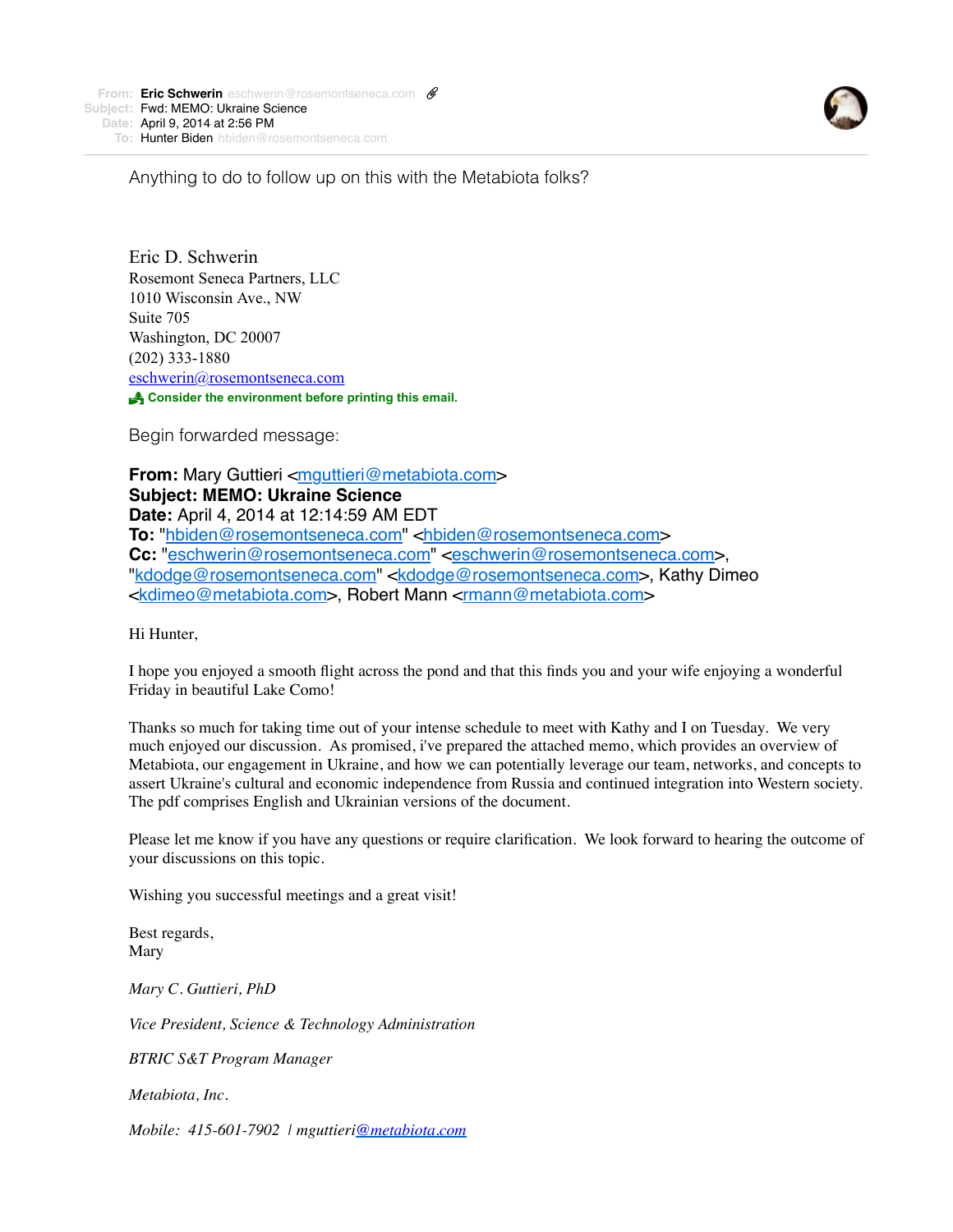*CONFIDENTIALITY NOTICE: The information contained in this electronic mail (email) transmission (including attachments), is intended by Metabiota for the use of the named individual or entity to which it is addressed and may contain information that is privileged or otherwise confidential. It is not intended for transmission to, or receipt by, any individual or entity other than the named addressee except as otherwise expressly permitted in this email transmission. If you have received this email in error, please delete it without copying or forwarding it, and notify the sender of the error by email reply.*



RSTP\_Ukraine\_ Memo\_…14.pdf Unable to download attachment.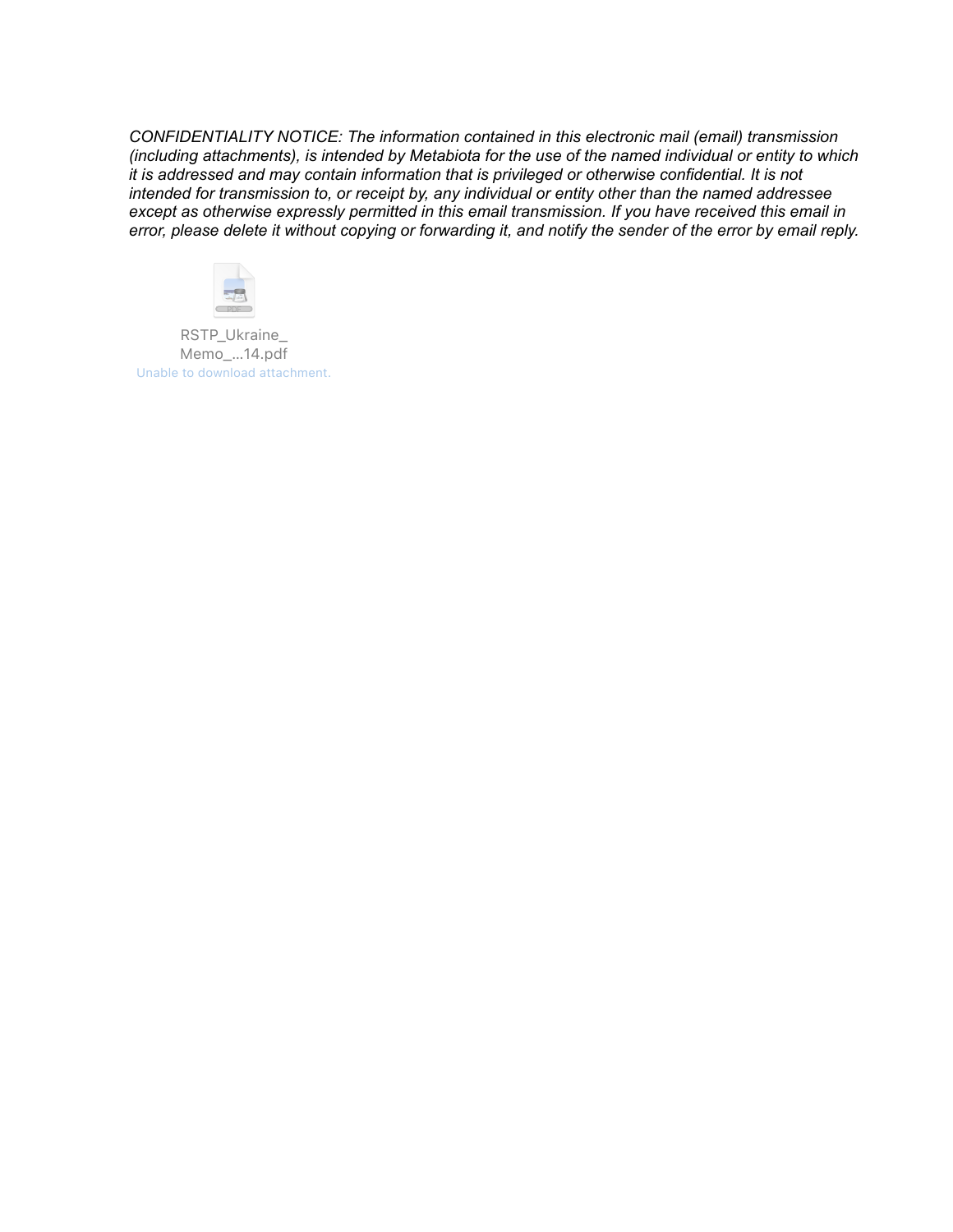

Agreed we should go / no go by Monday AM EST.

Spent 60 minutes on the phone with Vadim today. They are in complete agreement in regards to the discrete nature of your Board role and they actually described the same before I repeated it.

People will discover this though from corporate filings or one way or another so we have to be ready for questions.

The President of Poland from 1995 - 2005 is doing a press release in the coming weeks directly related to the company and his strong support etc. Maybe you should do one final check on him. We'll be working closely with him. He is a gentleman and we spent a few hours together in Warsaw in some very engaged geopolitical dialogue. I am a big fan and I think the US is as well. But check.

You also have to be aware we'll have to roll up our sleeves here and work and do some travel on behalf of the company. They're organized and responsive so it's not wasted time but it's work and travel nonetheless.

My elephant hunt thoughts are that we have a chance to get in on the ground floor of the Gazprom of the U. If it doesn't result in trophy bull at minimum we're being compensated for the safari.

On Apr 11, 2014, at 4:13 PM, Hunter Biden [<hbiden@rosemontseneca.com](mailto:hbiden@rosemontseneca.com)> wrote:

I am strongly leaning towards agreeing to board position. Let's decide this and move on it by Monday. R. Hunter Biden Rosemont Seneca Partners Washington D.C. 202-333-1880 On Apr 11, 2014, at 3:15 PM, Devon Archer <[darcher@rosemontseneca.com](mailto:darcher@rosemontseneca.com)> wrote: Yes indeed. I spoke to Vadim about it today as well and we're trying to get down to the fit and the ask. If you can set me up with a call oh Metibiota Monday I think I can dig to sction items. On Fri, Apr 11, 2014 at 1:29 PM, Hunter Biden <[hbiden@rosemontseneca.com>](mailto:hbiden@rosemontseneca.com) wrote: Did you fwd?

RHB [202.333.1880](tel:202.333.1880)

Begin forwarded message:

**From:** Mary Guttieri <[mguttieri@metabiota.com>](mailto:mguttieri@metabiota.com)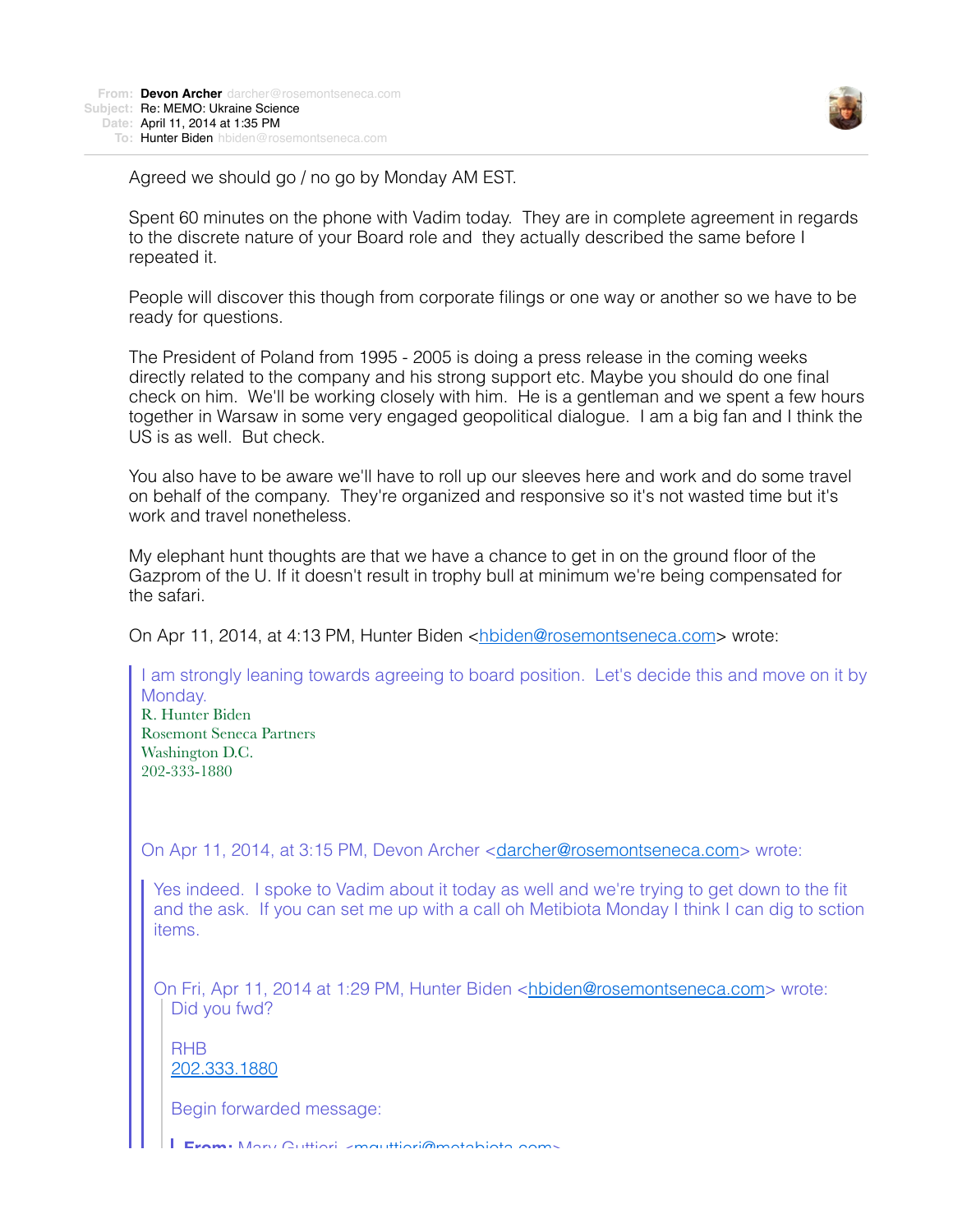From: Mary Guttleri <[mguttieri@metabiota.com>](mailto:mguttieri@metabiota.com) **Date:** April 9, 2014 at 3:32:43 PM EDT **To:** Hunter Biden [<hbiden@rosemontseneca.com](mailto:hbiden@rosemontseneca.com)>, Kathy Dimeo [<kdimeo@metabiota.com>](mailto:kdimeo@metabiota.com), Robert Mann <[rmann@metabiota.com](mailto:rmann@metabiota.com)>, Devon Archer [<darcher@rosemontseneca.com>](mailto:darcher@rosemontseneca.com) **Subject: RE: MEMO: Ukraine Science**

Hunter and Devon,

Please find attached Metabiota's responses to Vadym's inquiries in both English and Ukrainian. I'll be glad to address additional questions or need for further clarification.

Thanks, again, for your time and consideration of this matter! **Mary** 

*Mary C. Guttieri, PhD*

*Vice President, Science & Technology Administration*

*BTRIC S&T Program Manager*

*Metabiota, Inc.*

*Mobile: [415-601-7902](tel:415-601-7902) | mguttieri[@metabiota.com](mailto:kdimeo@metabiota.com)*

*CONFIDENTIALITY NOTICE: The information contained in this electronic mail (email) transmission (including attachments), is intended by Metabiota for the use of the named individual or entity to which it is addressed and may contain information that is privileged or otherwise confidential. It is not intended for transmission to, or receipt by, any individual or entity other than the named addressee except as otherwise expressly permitted in this email transmission. If you have received this email in error, please delete it without copying or forwarding it, and notify the sender of the error by email reply.*

**From:** Mary Guttieri **Sent:** Tuesday, April 08, 2014 9:42 AM **To:** Hunter Biden; Kathy Dimeo; Robert Mann; Devon Archer **Subject:** RE: MEMO: Ukraine Science

Hunter,

Most definitely, I will provide responses to Vadym's inquiries shortly (likely tomorrow due to the need for Ukrainian translation). Best,

**Mary** 

**From:** Hunter Biden [[hbiden@rosemontseneca.com\]](mailto:hbiden@rosemontseneca.com) **Sent:** Tuesday, April 08, 2014 9:00 AM **To:** Mary Guttieri; Kathy Dimeo; Robert Mann; Devon Archer **Subject:** Fwd: MEMO: Ukraine Science

See below. I think it is important to respond ASAP in both English and Ukrainian and keep the momentum up. Devon is my partner (cc'd) and is the principal point of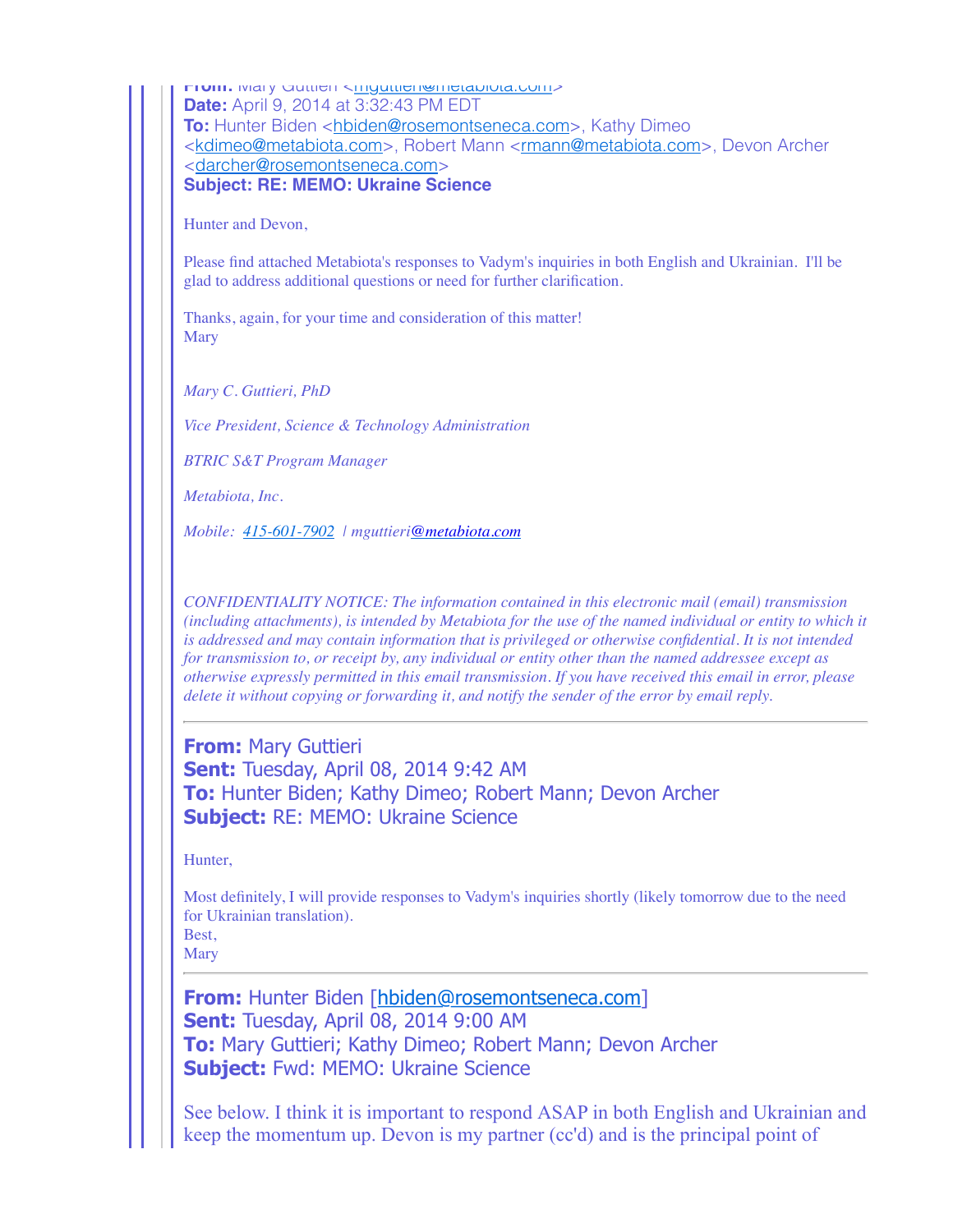contact here. Thanks.

RHB [202.333.1880](tel:202.333.1880)

Begin forwarded message:

**From:** Devon Archer [<darcher@rosemontseneca.com](mailto:darcher@rosemontseneca.com)> **Date:** April 8, 2014 at 6:24:06 AM EDT To: Hunter Biden <[hbiden@rosemontseneca.com>](mailto:hbiden@rosemontseneca.com) **Subject: Fwd: MEMO: Ukraine Science**

See questions below. Probably best if we could get a quick turnaround on answers from the team.

Devon Archer [646 436 3745](tel:646%20436%203745)

Begin forwarded message:

**From:** Vadim Pozharskyi <[v.pozharskyi.ukraine@gmail.com](mailto:v.pozharskyi.ukraine@gmail.com)> **Date:** April 8, 2014 at 5:03:36 AM EDT To: Devon Archer <[darcher@rosemontseneca.com>](mailto:darcher@rosemontseneca.com) **Subject: Re: MEMO: Ukraine Science**

Dear Devon,

Please find few initial points to be discussed for the purposes of analyzing the potential of this as you called, "Science Ukraine" project.

1. Financing. As I understand the Metabiota was a subcontract to principal contactor of the DoD B&V. Today they seem to state that financing is closed. What was the reason of stopping the projects and financing of the projects? They look for a new financing. Do they expect to receive it again from B&V or they look for else were?

2. What kind of partnership Metabiota is looking for in Ukraine? From potential non-governmental player in Kiev? Rebuilt the ties with respective ministries in Ukraine, and on the basis of that reinstate the financing from the B&V? Or they look for partnership in managing projects in Ukraine, PR with Government institutions here, financing of the projects?